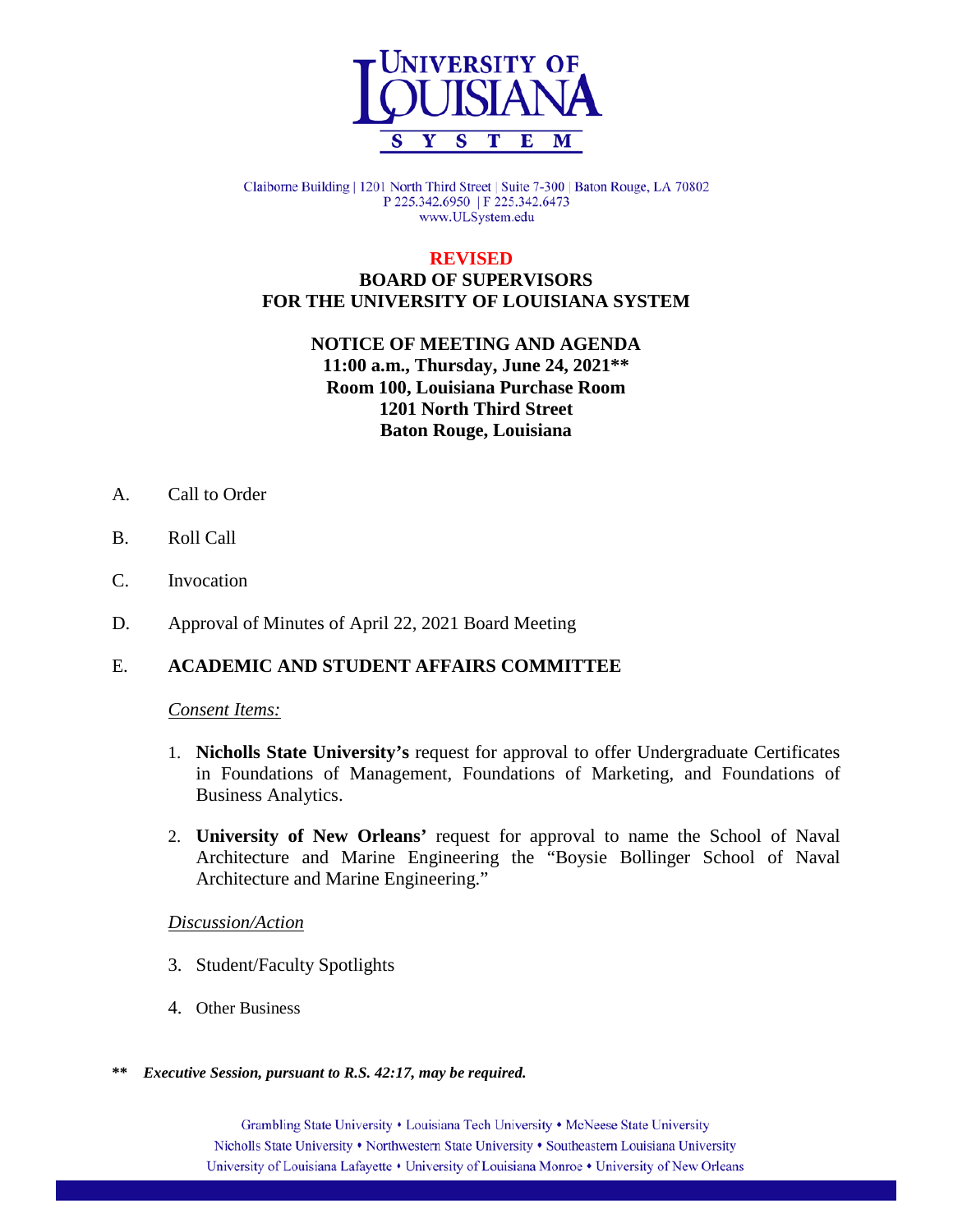## F. **ATHLETIC COMMITTEE**

#### *Consent Items:*

- 1. **Grambling State University's** request for approval of a contract with Mr. Donte Jackson, Head Men's Basketball Coach, effective July 1, 2021.
- 2. **Grambling State University's** request for approval of a contract with Mr. Freddie Murray, Head Women's Basketball Coach, effective July 1, 2021.
- 3. **McNeese State University's** request for approval of a contract with Ms. Giorgia Pozzan, Head Women's Tennis Coach, effective July 1, 2021.
- 4. **McNeese State University's** request for approval of a contract with Mr. Brendon James Gilroy, Head Men/Women's Track Coach, effective July 1, 2021.
- 5. **McNeese State University's** request for approval of a contract with Mr. James E. Landreneau, Head Women's Softball Coach, effective July 1, 2021.
- 6. **McNeese State University's** request for approval of a contract with Mr. Ronald Letson, Assistant Football Coach, effective June 1, 2021.
- 7. **McNeese State University's** request for approval of a Cooperative Endeavor Agreement to have its athletic training services provided by Ochsner Clinic Foundation.
- 8. **Northwestern State University's** request for approval of a contract with Mr. Donald Pickett, Head Softball Coach, effective July 1, 2021.
- 9. **Southeastern Louisiana University's** request for approval of a contract with Ms. Ayla Guzzardo, Head Women's Basketball Coach, effective May 1, 2021.
- 10. **Southeastern Louisiana University's** request for approval of a contract with Mr. William Narro, Head Golf Coach, effective July 1, 2021.
- 11. **Southeastern Louisiana University's** request for approval of a contract with Mr. Richard Fremin, Head Softball Coach, effective June 1, 2021.
- 12. **Southeastern Louisiana University's** request for approval of a contract with Mr. Corey Mistretta, Head Track and Field Coach, effective August 1, 2021.
- 13. **Southeastern Louisiana University's** request for approval of a contract with Mr. Jeremy White, Head Women's Volleyball Coach, effective June 1, 2021.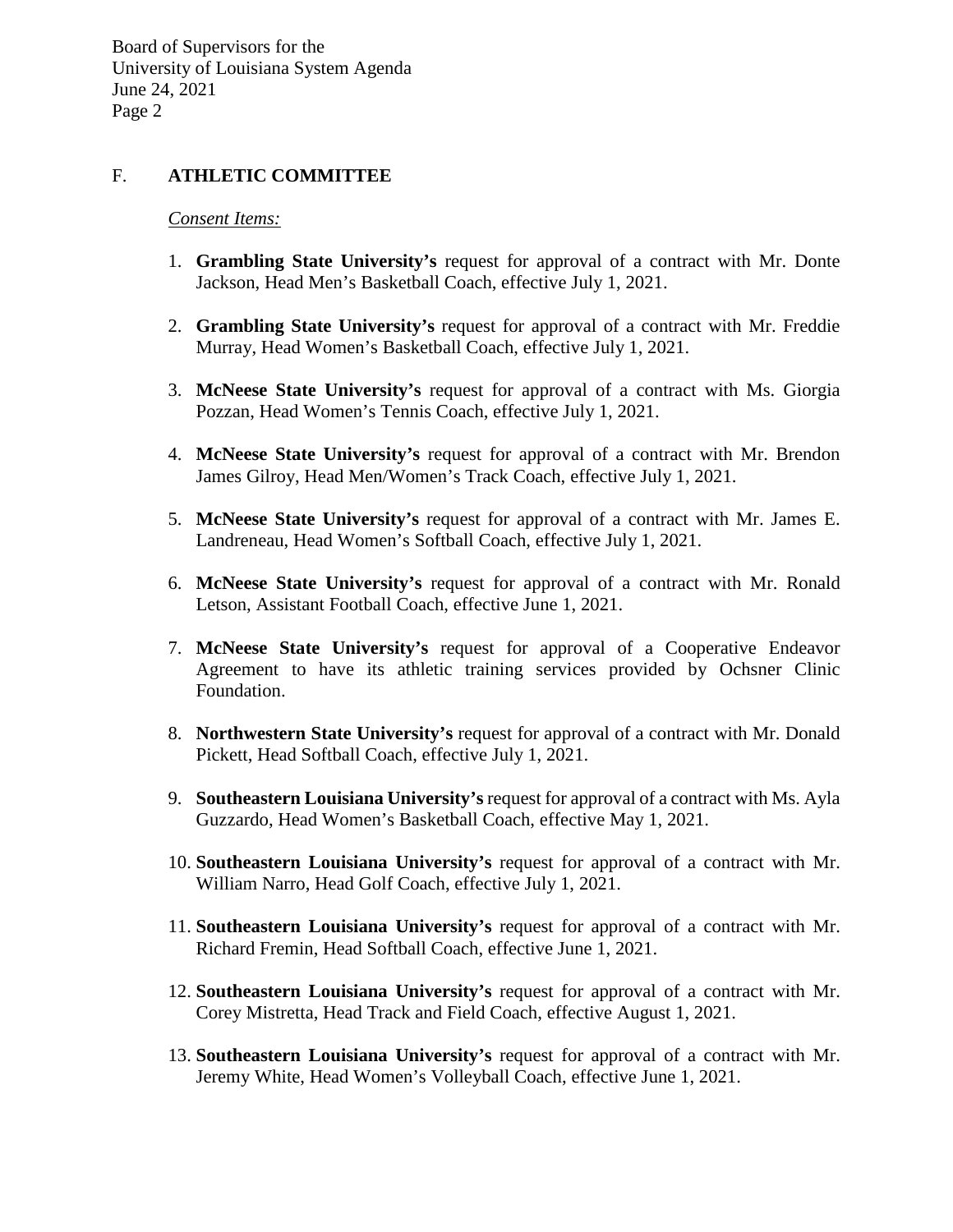- 14. **Southeastern Louisiana University's** request for approval of a contract with Mr. Timothy Donnelly, Associate Men's Baseball Coach, effective July 1, 2021.
- 15. **Southeastern Louisiana University's** request for approval of a contract with Mr. Benjamin Gipson, Assistant Men's Baseball Coach, effective July 1, 2021.
- 16. **Southeastern Louisiana University's** request for approval of a contract with Mr. Kenneth Lee, Associate Women's Basketball Coach, effective July 1, 2021.
- 17. **University of Louisiana at Lafayette's** request for approval of a contract with Dr. Bryan Maggard, Vice President for Intercollegiate Athletics (VPIA), effective July 1, 2021.
- 18. **University of Louisiana at Lafayette's** request for approval of a Third Amendment and Restated Contract with Mr. William Napier, Head Football Coach, effective July 1, 2021.
- 19. **University of Louisiana at Lafayette's** request for approval of amended Contracts for Employment for various coaches, effective June 24, 2021.
- 20. **University of Louisiana at Lafayette's** request for approval of Contracts for Employment for various assistant football coaches.
- 21. **University of Louisiana at Lafayette's** request for approval of a contract with Ms. Kristi Gray, Head Volleyball Coach, effective May 1, 2021.
- 22. Other Business

#### G. **FACILITIES PLANNING COMMITTEE**

*Consent Items:*

- 1. **Louisiana Tech University's** request for approval to name the newly developed Virtual Anatomy Lab in Carson Taylor Hall, Room 237, "The Justin and Jeanette Hinckley Virtual Anatomy Lab."
- 2. **Louisiana Tech University's** request for approval to name two new student residential facilities as "The Robinson Suites" and "The Potts Suites."
- 3. **Louisiana Tech University's** request for approval to execute a Ground Lease with the Louisiana Tech University Foundation, Inc., for the purpose of constructing a pedestrian plaza around the sculpture provided by the Percent for Art Program administered by the Office of Cultural Development, pursuant to La. R.S. 17:3361.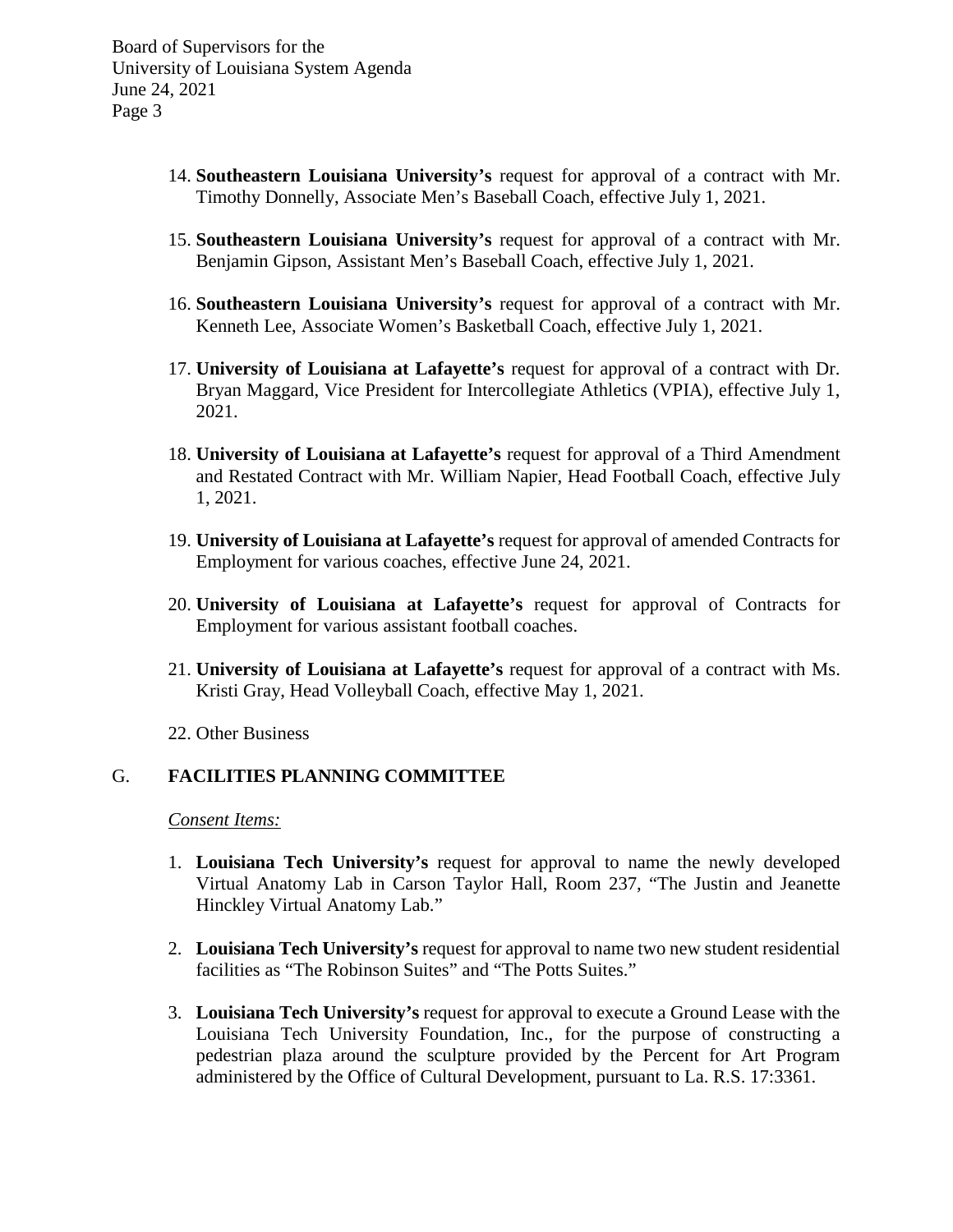- 4. **McNeese State University's** request for approval to enter into a Facility Lease Agreement with the McNeese State University Foundation for the University's continued use and operation of the Center for Advancement of Meat Production and Processing (CAMPP).
- 5. **Nicholls State University's** request for approval to enter into a land lease with the Nicholls State University Foundation to construct a new baseball field house on the campus of Nicholls State University, pursuant to La. R.S. 17:3361.
- 6. **Nicholls State University's** request for approval to enter into a land lease with the Max Charter School, pursuant to La. R.S. 17:3361.
- 7. **Nicholls State University's** request for approval to sell a parcel of vacant land measuring approximately 5.3 acres at the southeastern border of the University main campus along Bowie Road in Thibodaux, Louisiana through legislative act to the Thibodaux Regional Health System (TRHS), a 501(c)3 non-profit corporation.
- 8. **University of Louisiana at Lafayette's** request for approval to demolish four agricultural buildings that were damaged beyond repair due to several hurricanes in 2020.
- 9. **University of Louisiana at Monroe's** request for approval to enter into a Grounds and Facilities Lease Agreement with ULM Facilities, Inc., a 501(c)3 not-for-profit corporation, to construct and install artificial turf at the baseball facility pursuant to the authority vested in La. R.S. 17:3361.
- 10. **University of Louisiana at Monroe's** request for approval to name the renovated band rehearsal room the "Jack and Coralie White Rehearsal Room."
- 11. Other Business

## H. **FINANCE COMMITTEE**

### *Consent Items:*

- 1. **University of Louisiana at Lafayette's** request for approval of a tuition reduction for employees of eligible employer partners not to exceed \$3,000 off the online RN-BSN program price.
- 2. **University of Louisiana System's** request for approval of the Board Operations and System Universities' Fiscal Year 2021-22 Internal Audit Plans.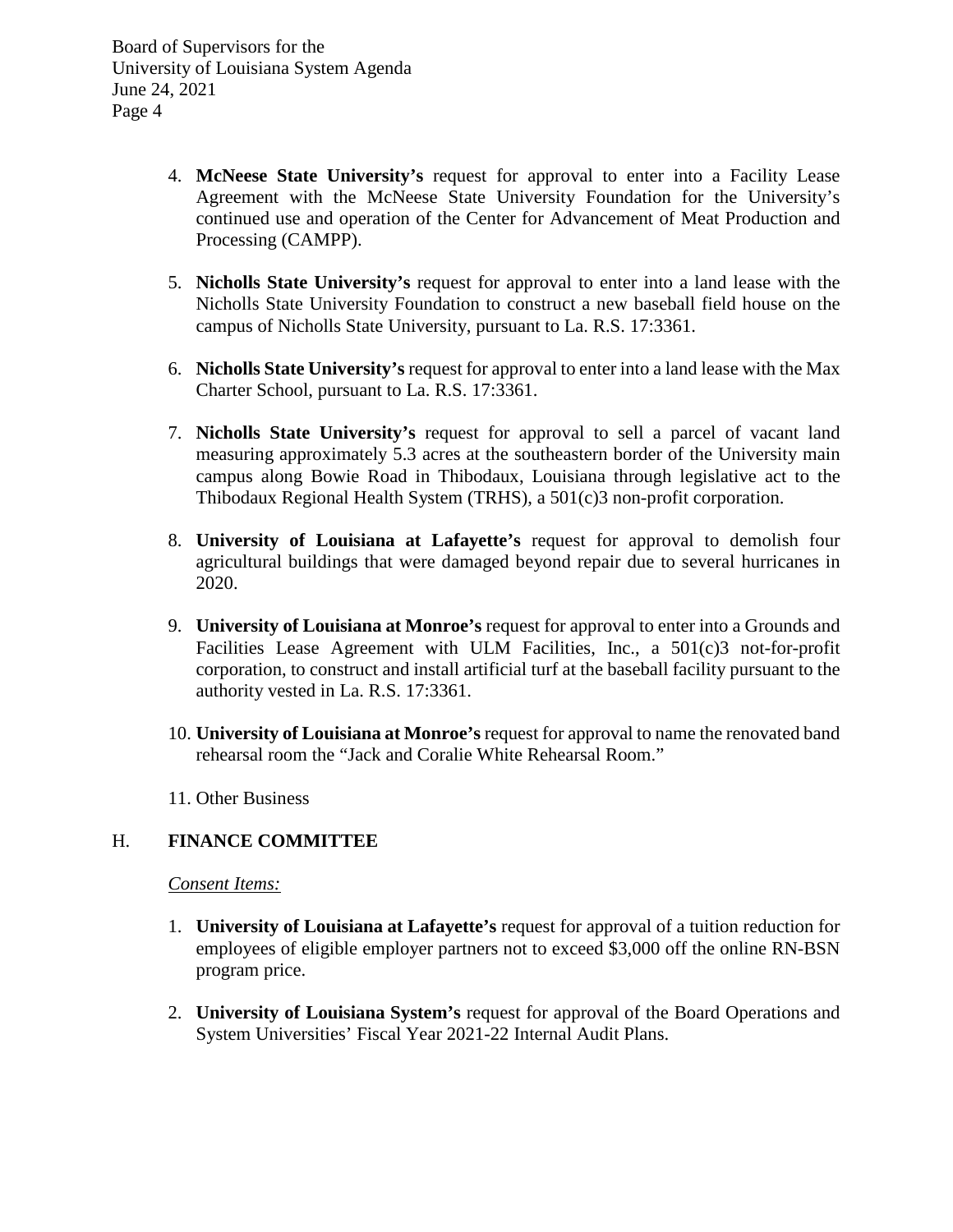### *Discussion/Action*

- 3. **University of Louisiana System's** report on internal and external audit activity for the period of April 19 to June 20, 2021 and annual assertions to the Board.
- 4. **University of Louisiana System's** discussion of Fiscal Year 2020-21 third quarter financial reports and ongoing assurances.
- 5. Revision to Policy and Procedures Memorandum FB-IV.V.-1, *Student Technology Fee Expenditure Guidelines.*
- 6. Other Business

## I. **PERSONNEL COMMITTEE**

#### *Consent Items:*

- 1. **McNeese State University's** request for approval to appoint Ms. Mona White as Interim Vice President for Business Affairs effective June 1, 2021.
- 2. **Nicholls State University's** request for approval to appoint Ms. Jean Donegan as Dean of the College of Liberal Arts effective July 1, 2021.
- 3. **Nicholls State University's** request for approval to appoint Dr. Janice Lyn as Dean of Students effective May 17, 2021.
- 4. **Northwestern State University's** request for approval to appoint Dr. Joel Hicks as Dean of the College of Nursing and Allied Health effective July 1, 2021.
- 5. **Northwestern State University's** request for approval to appoint Ms. Reatha Cox as Vice President of the Student Experience effective July 1, 2021.
- 6. **University of Louisiana at Monroe's** request for approval to appoint Dr. Michelle McEacharn as Dean of the College of Business and Social Sciences effective July 1, 2021.
- 7. Other Business

### J. **LEGISLATION COMMITTEE**

- 1. Recap of 2021 Regular Legislative Session
- 2. Other Business